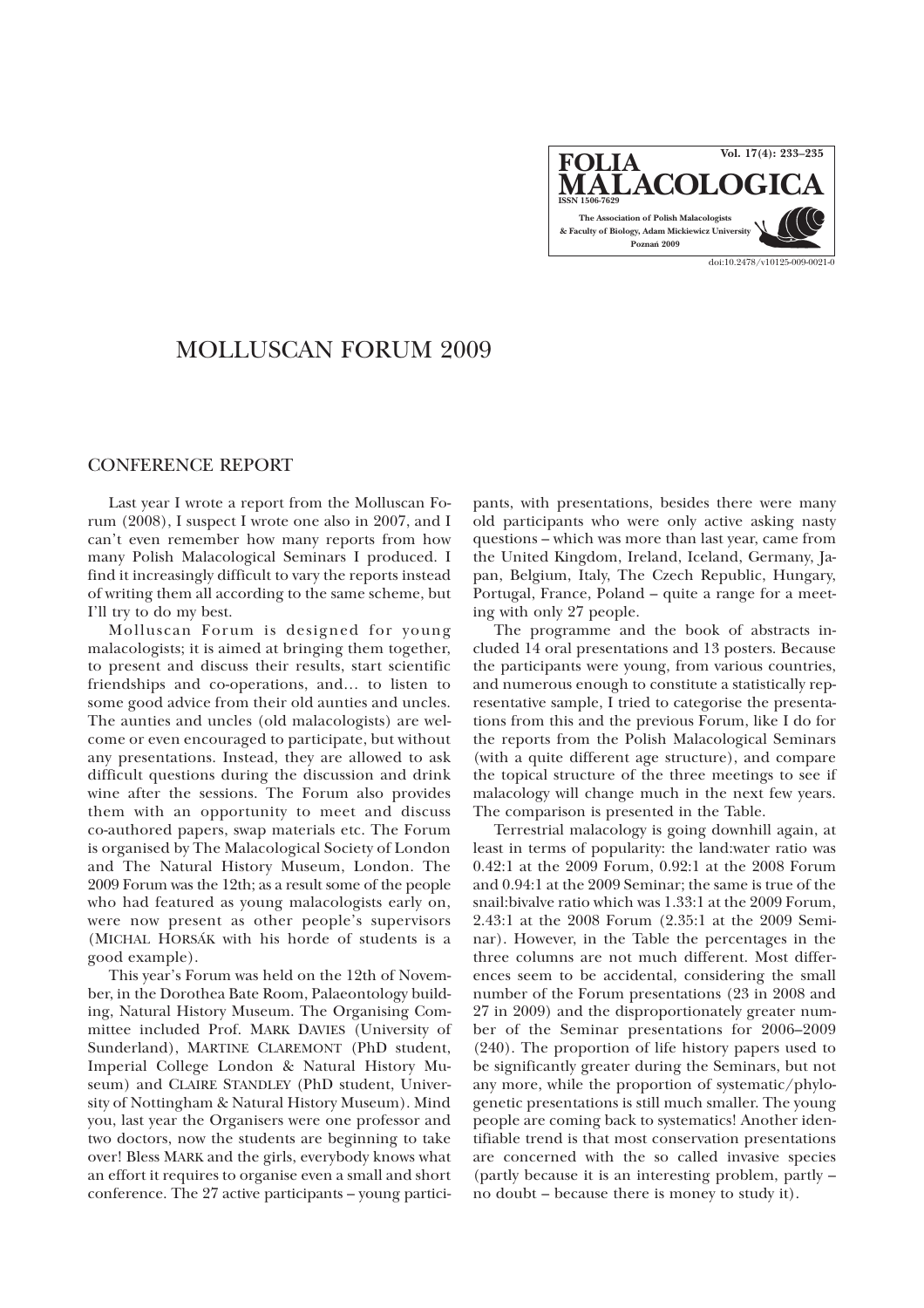| No.            | Discipline                               | Percentage of papers/posters |                         |                       |
|----------------|------------------------------------------|------------------------------|-------------------------|-----------------------|
|                |                                          | Molluscan Forum<br>2008      | Molluscan Forum<br>2009 | Seminars<br>2006-2009 |
| 1              | Ecology                                  | 24%                          | 18.5%                   | 27.9%                 |
| $\overline{2}$ | Life histories                           | $4\%$                        | 11.1%                   | 12.9%                 |
| 3              | Conservation                             | 12%                          | 18.5%                   | $7.9\%$               |
| 4              | Fossil molluscs                          | $0\%$                        | 7.5%                    | 7.9%                  |
| 5              | Applied malacology                       | 12%                          | $0\%$                   | $6.3\%$               |
| 6              | Parasitology                             | $0\%$                        | $0\%$                   | $6.7\%$               |
| 7              | Faunistics                               | $0\%$                        | $3.7\%$                 | $5.4\%$               |
| 8              | Methodology                              | 16%                          | $11.1\%$                | $2.9\%$               |
| 9              | Physiology                               | $0\%$                        | $0\%$                   | 1.7%                  |
| 10             | Structure (histology, cytology, shell)   | $4\%$                        | $0\%$                   | $2.9\%$               |
| 11             | Variation                                | $0\%$                        | $0\%$                   | $2.5\%$               |
| 12             | Systematics/phylogeny                    | 16%                          | 18.5%                   | $4.6\%$               |
| 13             | Molecular genetics                       | 12%                          | $11.1\%$                | $3.3\%$               |
| 14             | Collections                              | $0\%$                        | $0\%$                   | $1.7\%$               |
| 15             | Others (general, behaviour, archaeology) | $0\%$                        | $0\%$                   | 5.4%                  |

Some countries were represented by rather many people, thus offering a chance to check if particular countries preferred some particular branches of malacology. Out of the five Czech presentations, four were concerned with ecology/conservation (only one with methods, but ecology-related); on the other hand among the 14 British/Irish/Scottish presentations (including foreign authors doing their PhD at UK universities), 4 were conservational, 3 about systematics/phylogeny, 3 about various aspects of life histories, 2 ecological, 1 palaeontological and 1 about methods. Poland was represented by two active paricipants: RAFA£ LASOTA (talk) and KATARZYNA SKOWROÑSKA (poster). I especially liked three lectures: by REGINA LOPES DA CUNHA, Portugal (recipient of the recent award of the Malacological Society of London), DAGMAR RIHOVA (Fig. 1), The Czech Re-

public and ALEXANDRA ZIERITZ, Cambridge, UK (but originally from Denmark). All the posters were beautiful, it is a shame I can't include all of them here (Fig. 2). All in all, the kids are developing like greased lightning. Beware, we old hags and geezers, before we wink an eye we'll be in early retirement, replaced by the new, and much more skillful generation.

An interesting piece of pseudostatistics is the proportion of multi-author versus single-author papers. During the 2009 Forum it was almost equal (14 single- -author presentations and 13 with two to four authors; for comparison, at the 2009 Seminar there were exactly 50% multi-author presentations); it is apparently becoming more and more popular to form cooperatives. Another such piece of pseudostatistics is the sex ratio (among the actual presenters, not all the numerous authors): the girls to boys ratio was 15:12



Fig. 1. DAGMAR RIHOVA speaking. Photo B. M. POKRYSZKO Fig. 2. THOMAS KUNZE and his poster. Photo B. M. POKRYSZKO